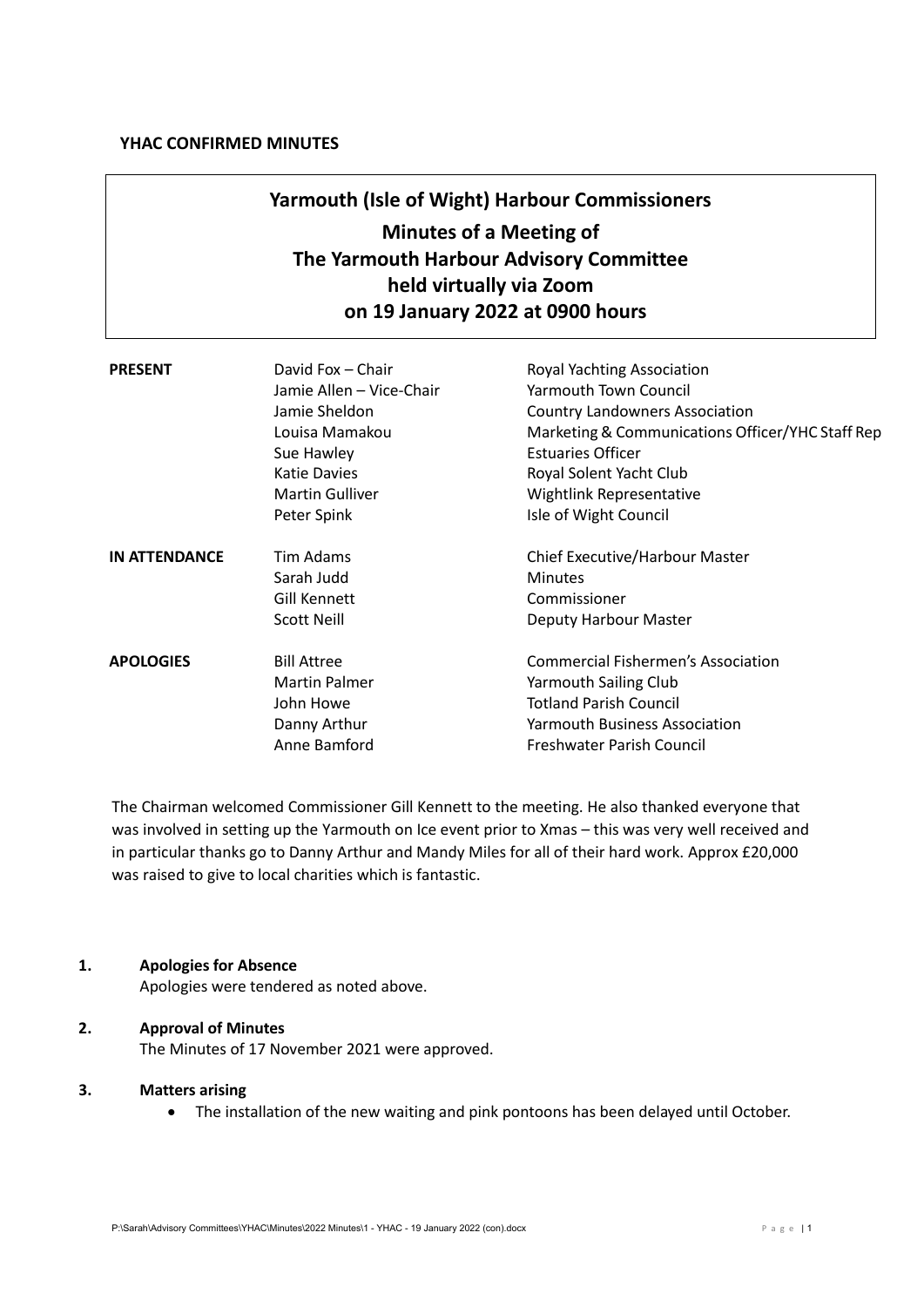## **4. Yarmouth Harbour**

#### **Safety**

The channel markers coming into the harbour have been renewed. No other safety issues were raised.

## **Harbour Works**

The Dinghy Park has been resurfaced and looks much better. Work on the refurbishment of the outside toilets and the reception area of the Harbour Office will commence on 7 February 2022.

## **Harbour Development Concept**

The Estuaries Officer is currently working on the licence application to the MMO for the new harbour development proposal south of the bridge.

## **Performance**

The CE/HM gave a brief overview of the harbour's performance during 2021 and reported that it had faired pretty well in terms of boat visits/overnight stays/LTV's and Sailing School numbers given that it was a covid year and the UK was at times in lockdown. Full and final figures will be available at the next YHAC meeting.

## **YHAC Communications**

An email has been received via the YHAC contact email address that was recently set up. It is from a visitor to the harbour who is querying the booking and allocation of berths. The CE/HM and the DHM explained that although there are only limited number of bookable berths there are still 150 plus others that are allocated on arrival and the BM's rarely turn anyone away. The Chairman agreed to put together an email to the gentleman by way of a response.

#### **5. Wightlink**

Traffic volumes remain steady. Bookings for the summer season are currently looking good also. If there are any changes to the current service at any point the Wightlink rep kindly agreed to keep everyone up to date but at present the current two boat service remains.

#### **6. Clubs**

Yarmouth Sailing Club – There was no representative present at the meeting. Royal Solent Yacht Club – The Club is now closed for refurbishment and deep cleaning etc until 22 January 2022. They have a meeting scheduled for next week to discuss the issue of fishing lines causing concerns for some members.

*Jamie Sheldon joined the meeting at 0925.*

#### **7. Councils**

*Freshwater PC* – There was no representative present at the meeting.

*Totland PC* – There was no representative at the meeting.